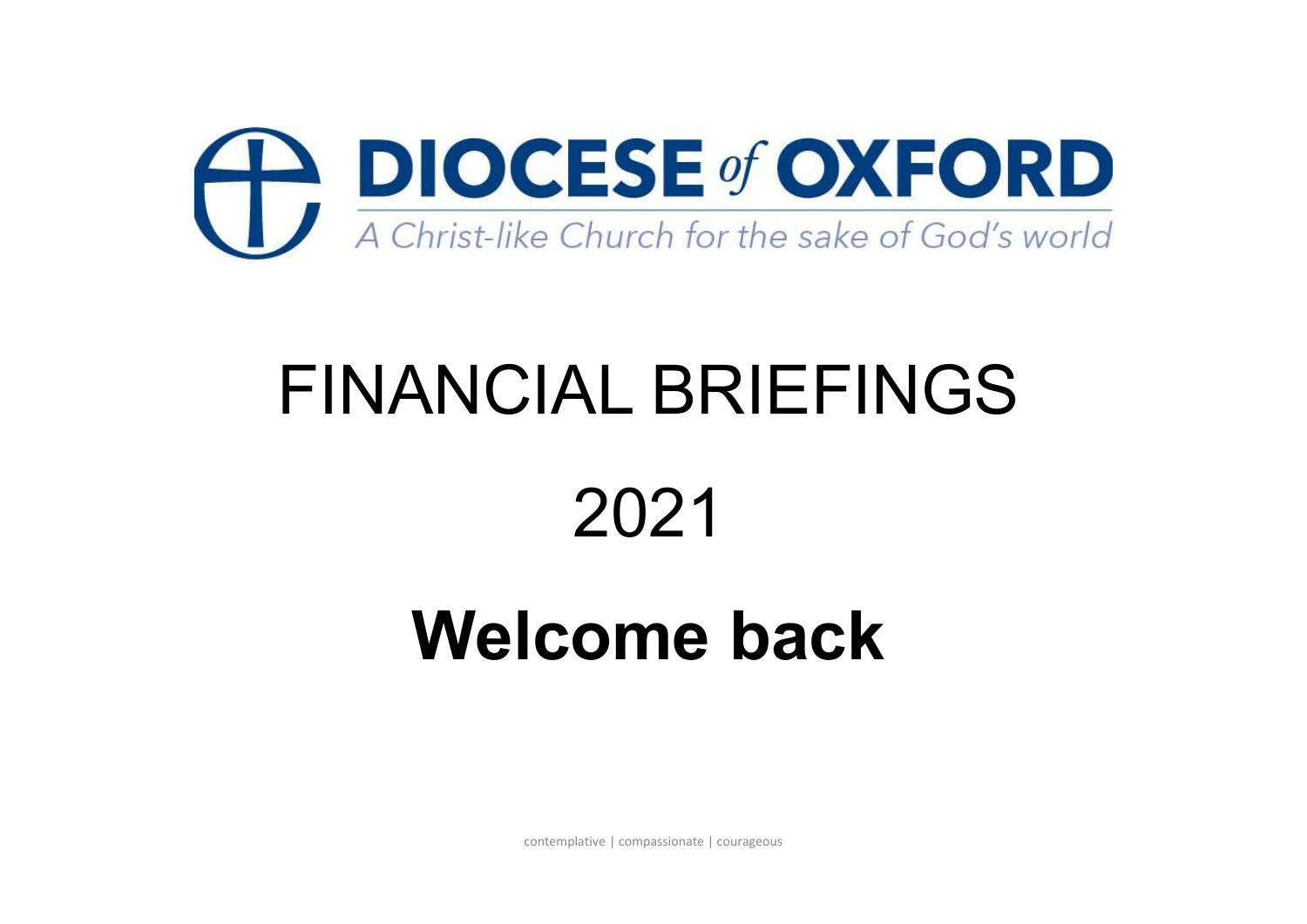### Parish Share System Review

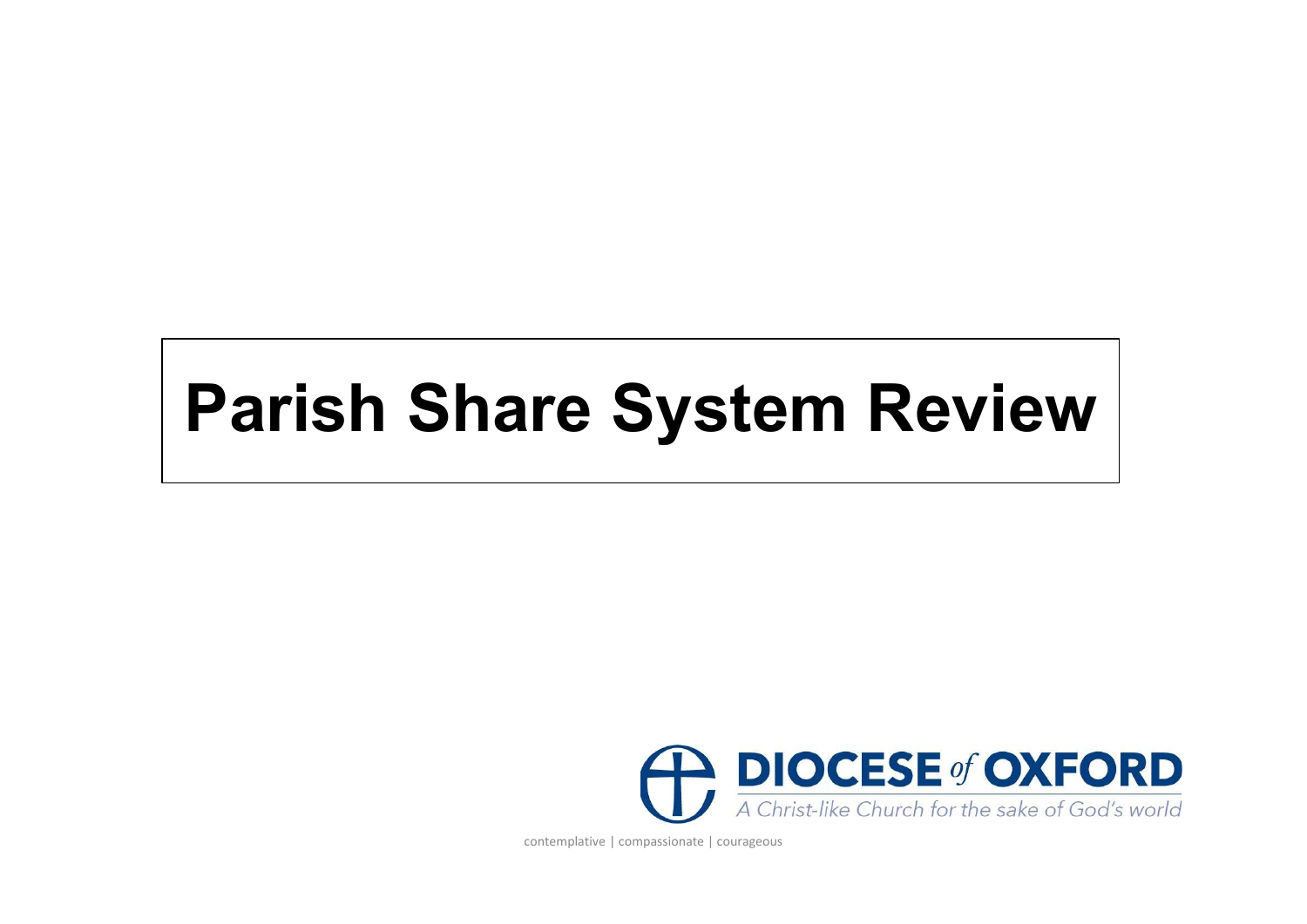# Context For the Review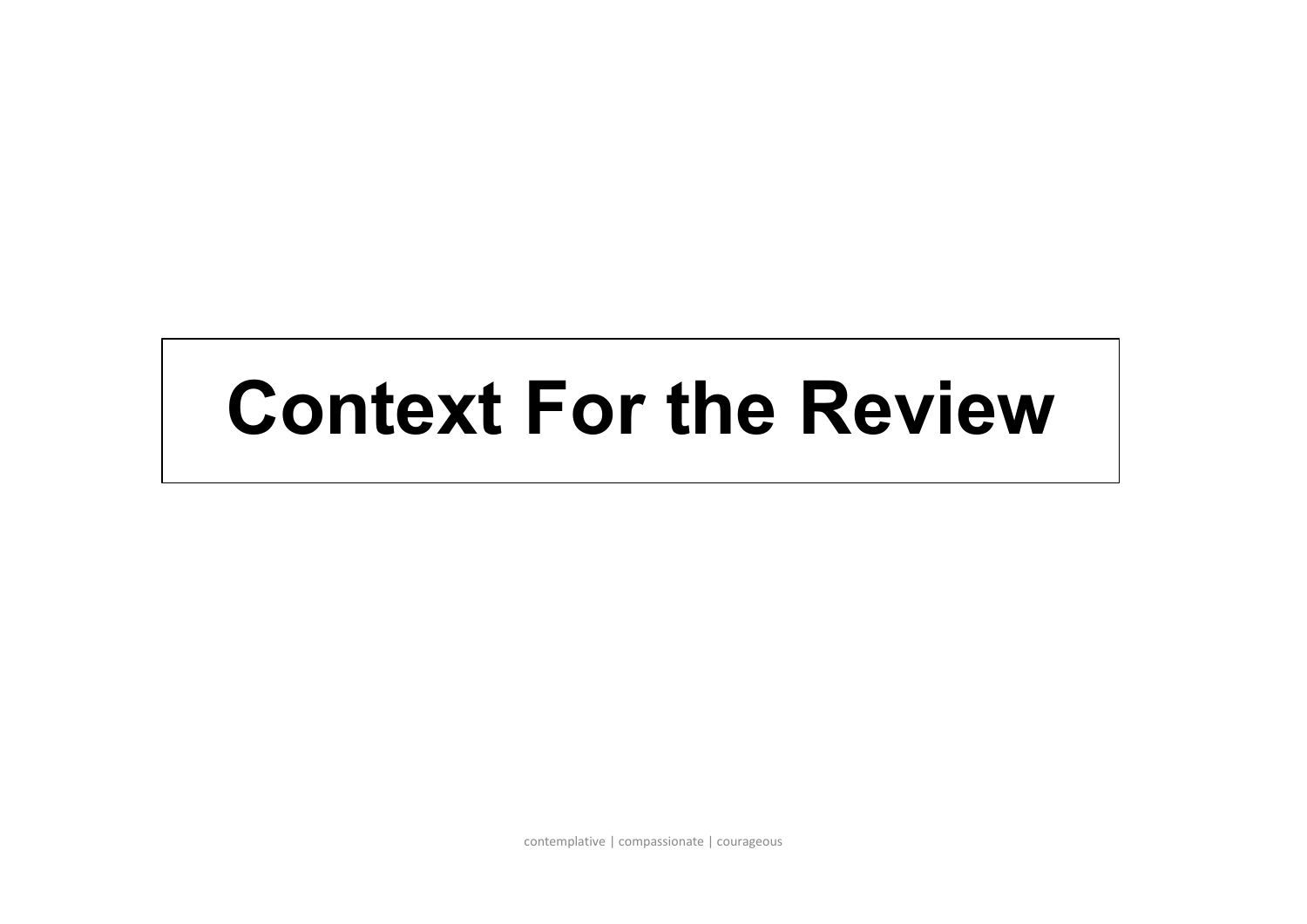### Principles of the Oxford Diocesan Parish Share Scheme

- 1. Must be fair and not be seen to be unfair
- 2. Should reflect the ability to pay
- 3. Should not immediately penalise growth
- 4. Should be allocated at deanery level except where diocesan engagement is necessary
- 5. Should be based on generous and gracious giving plus mutual support
- 6. Should be easily communicated
- 7. Should be a formula-based system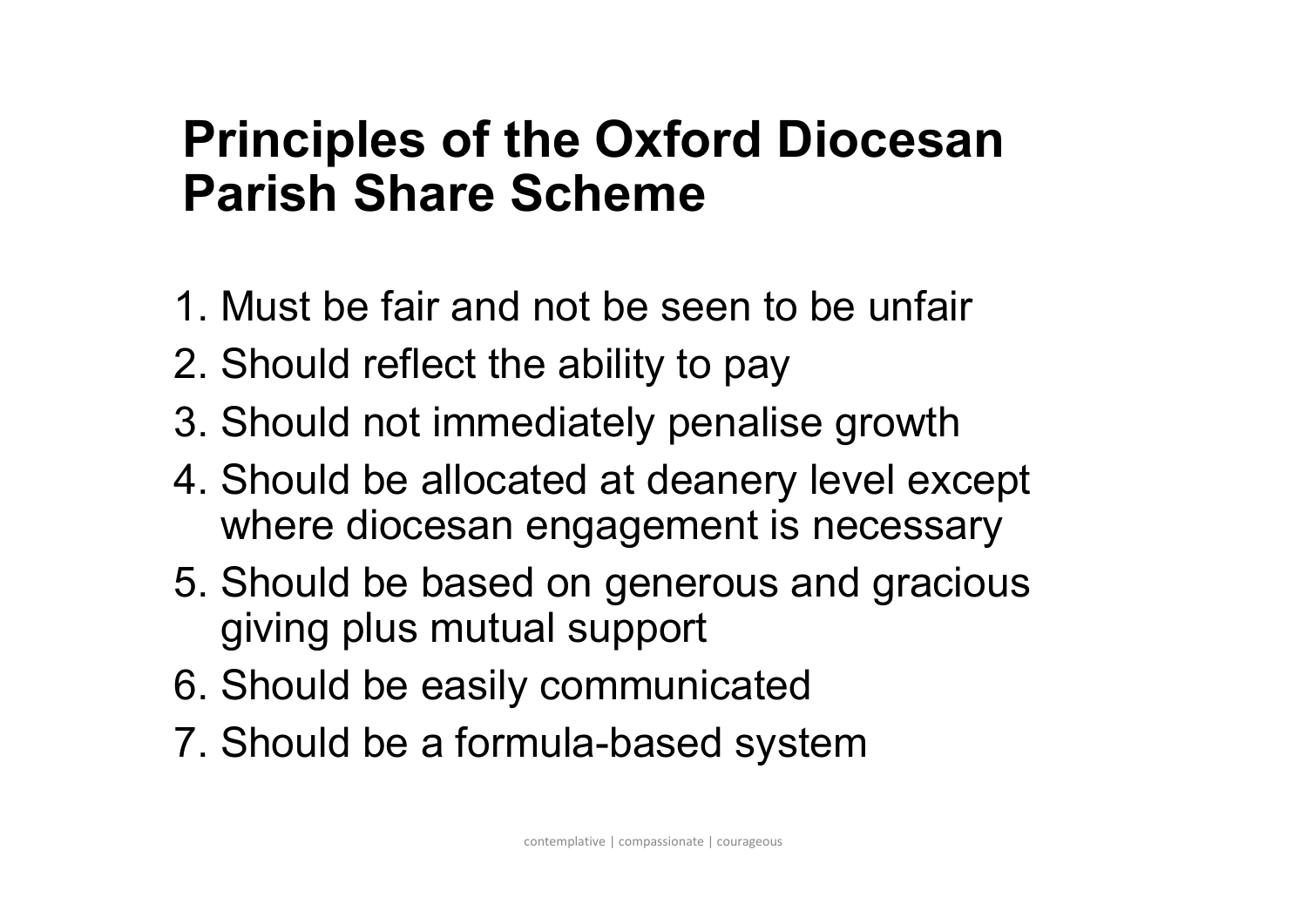# A reminder of the mechanics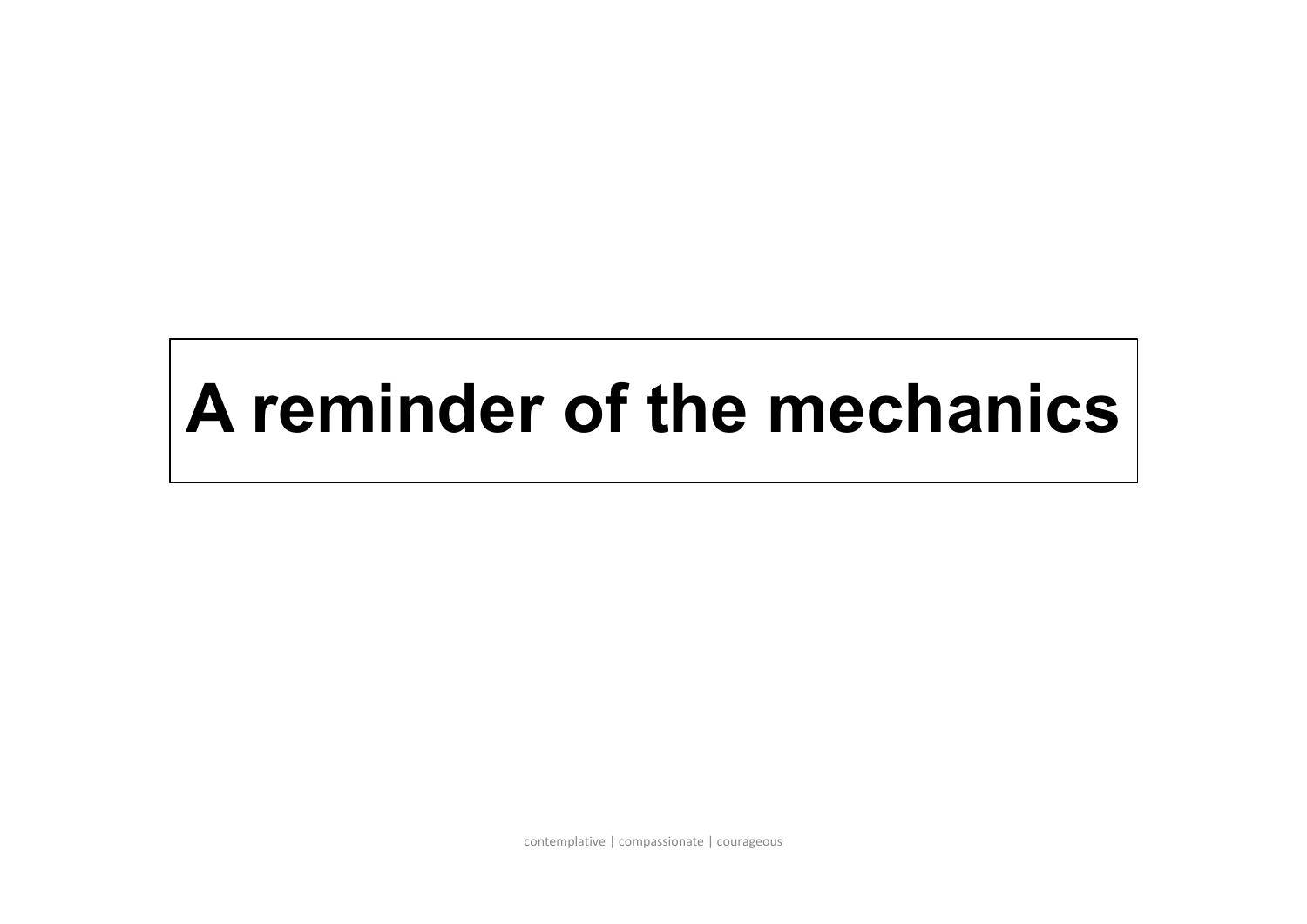# Parish Share - costs

National Church training

fund

#### Budgeted Housing costs Church of the Future costs Training of new clergy / diocesan contribution to **Budgeted** Ministry costs Stipendiary and House for **Duty** Support Costs National Church and Diocesan support costs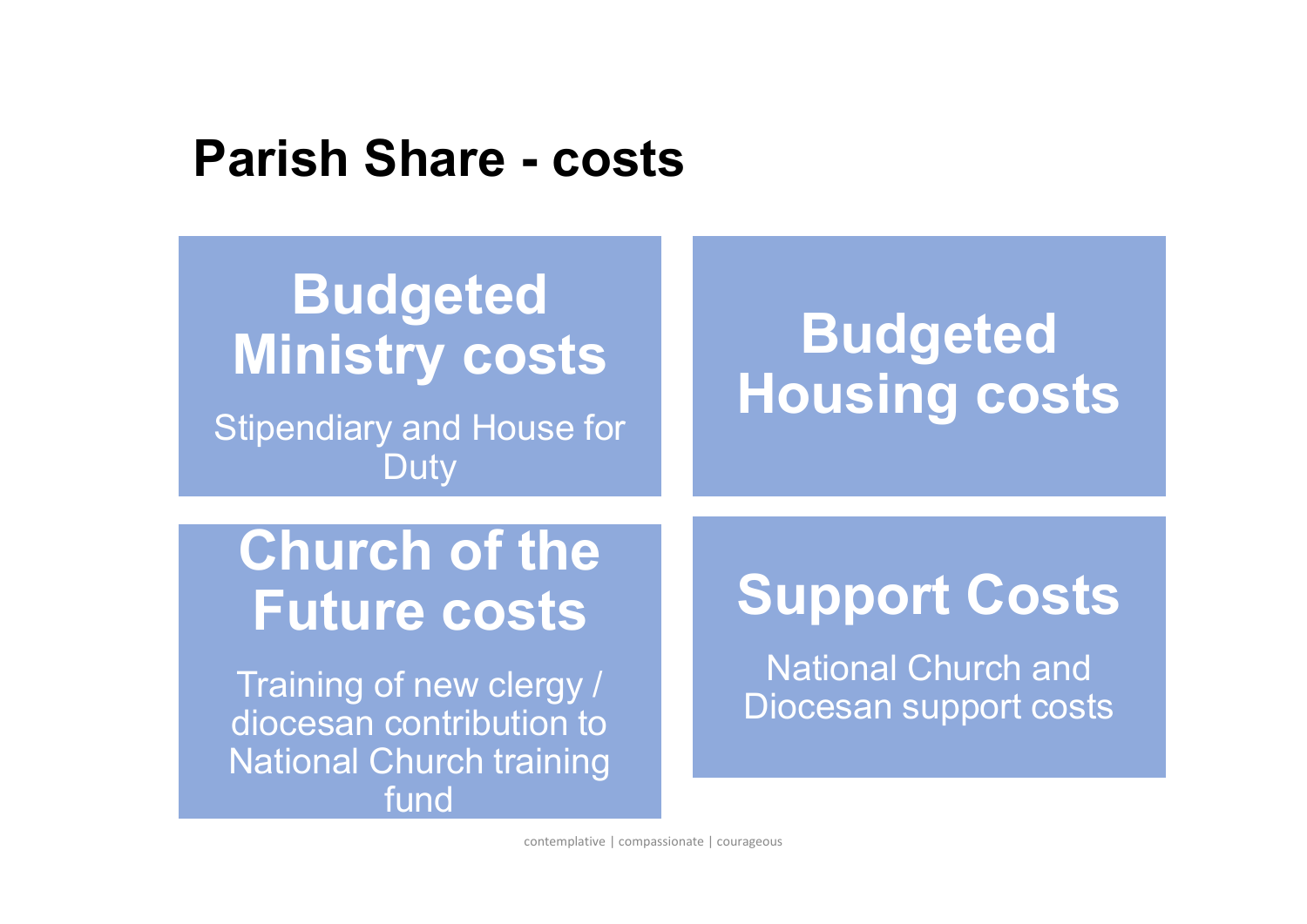# Parish Share – other costs



ability to contribute

X Size of deanery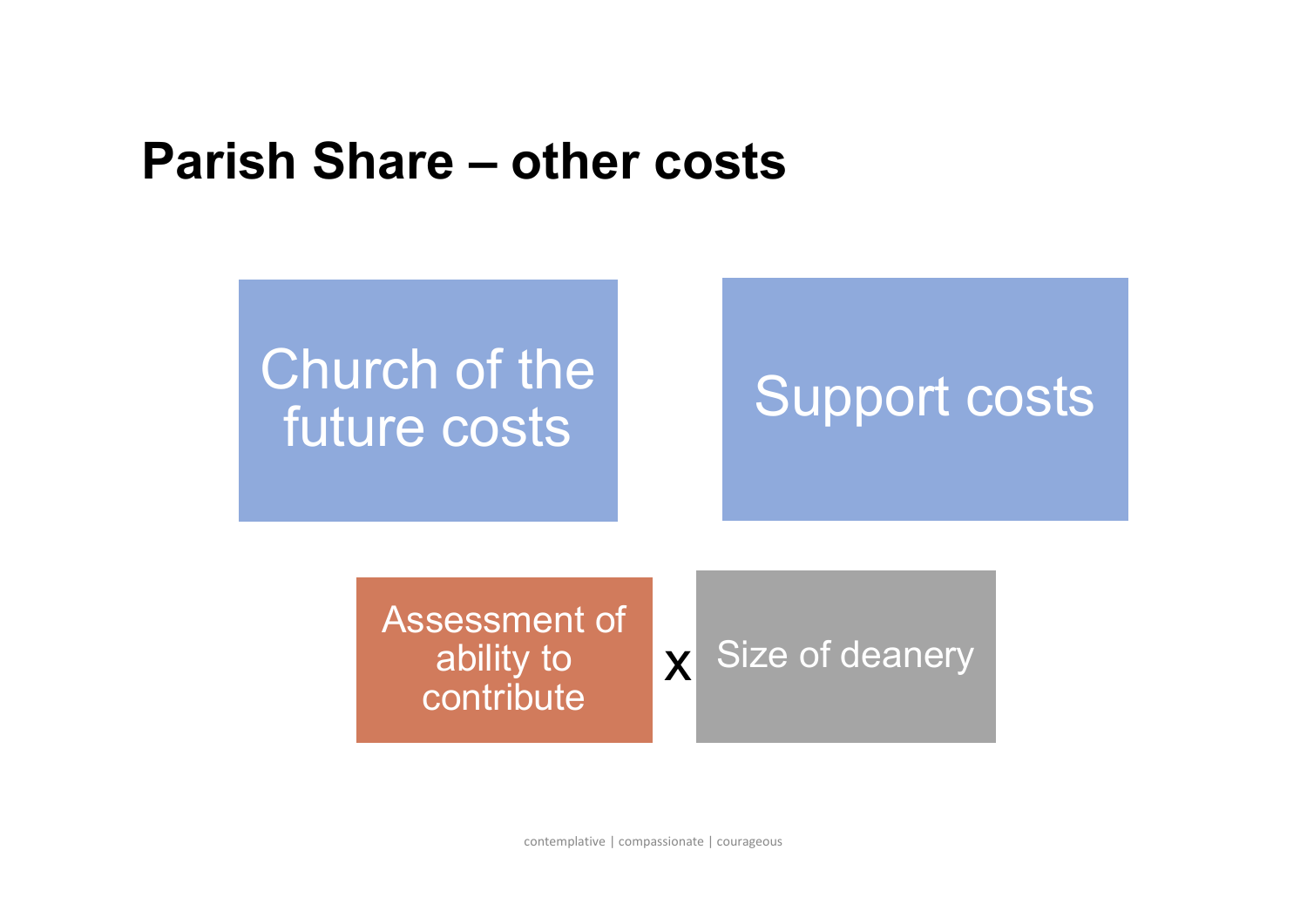# Parish Share – other costs

- Ability to contribute calculated using
	- Experian Mosaic Public Sector socio-economic data
	- Parish boundaries
	- 'Likelihood to contribute' weighting
	- Gives a relative factor between deaneries
- Comparative Size of Deanery calculated using
	- Number on Electoral Roll (4 year average)
	- Average October Sunday attendance (4 year average)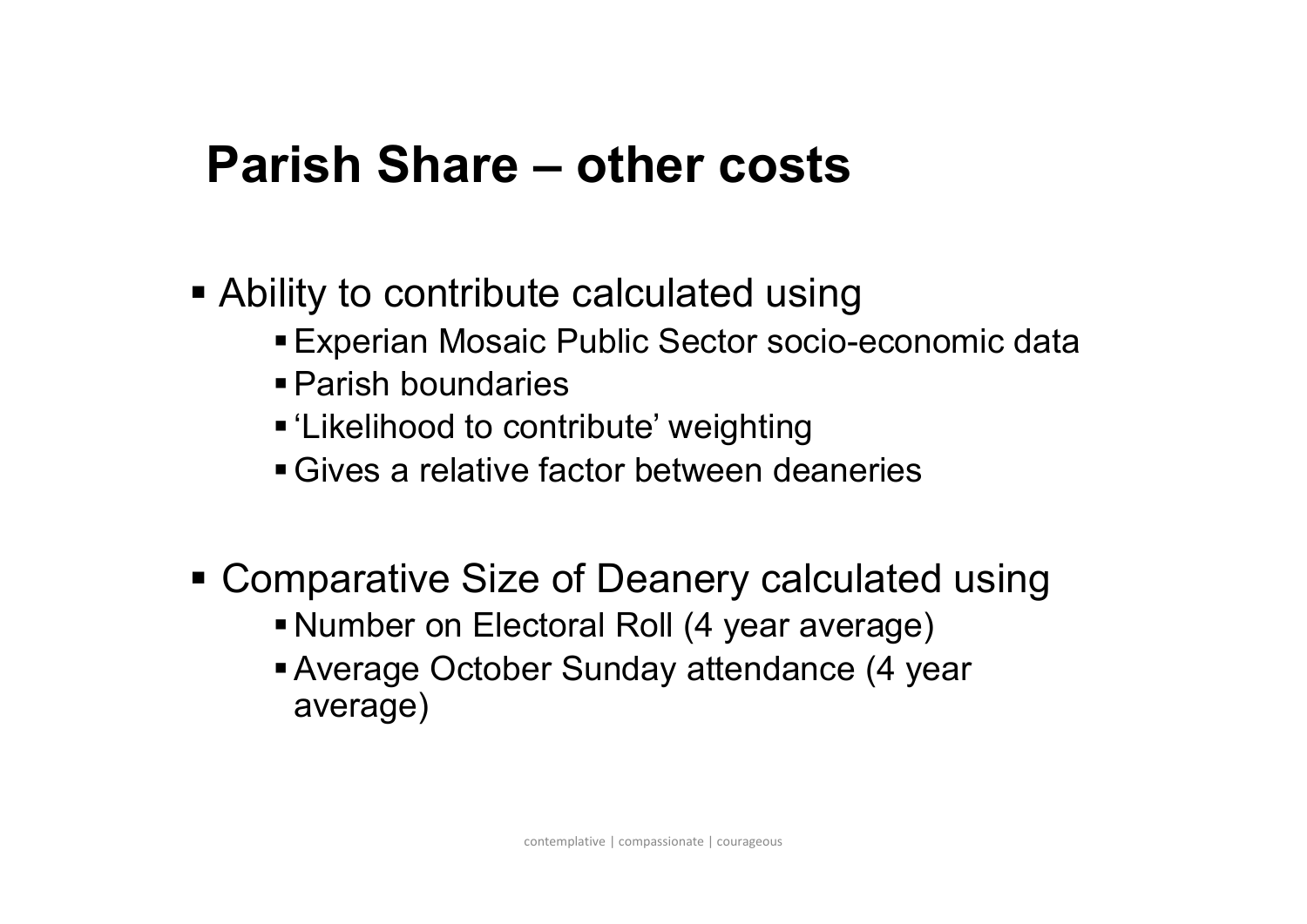### Parish Share

#### Distribution of Glebe income

- Support for benefices in rural and deprived areas
- Temporary additional rural support
- Balance apportioned according to Stipend costs
- Parochial Fees
	- Reimbursed to deaneries as received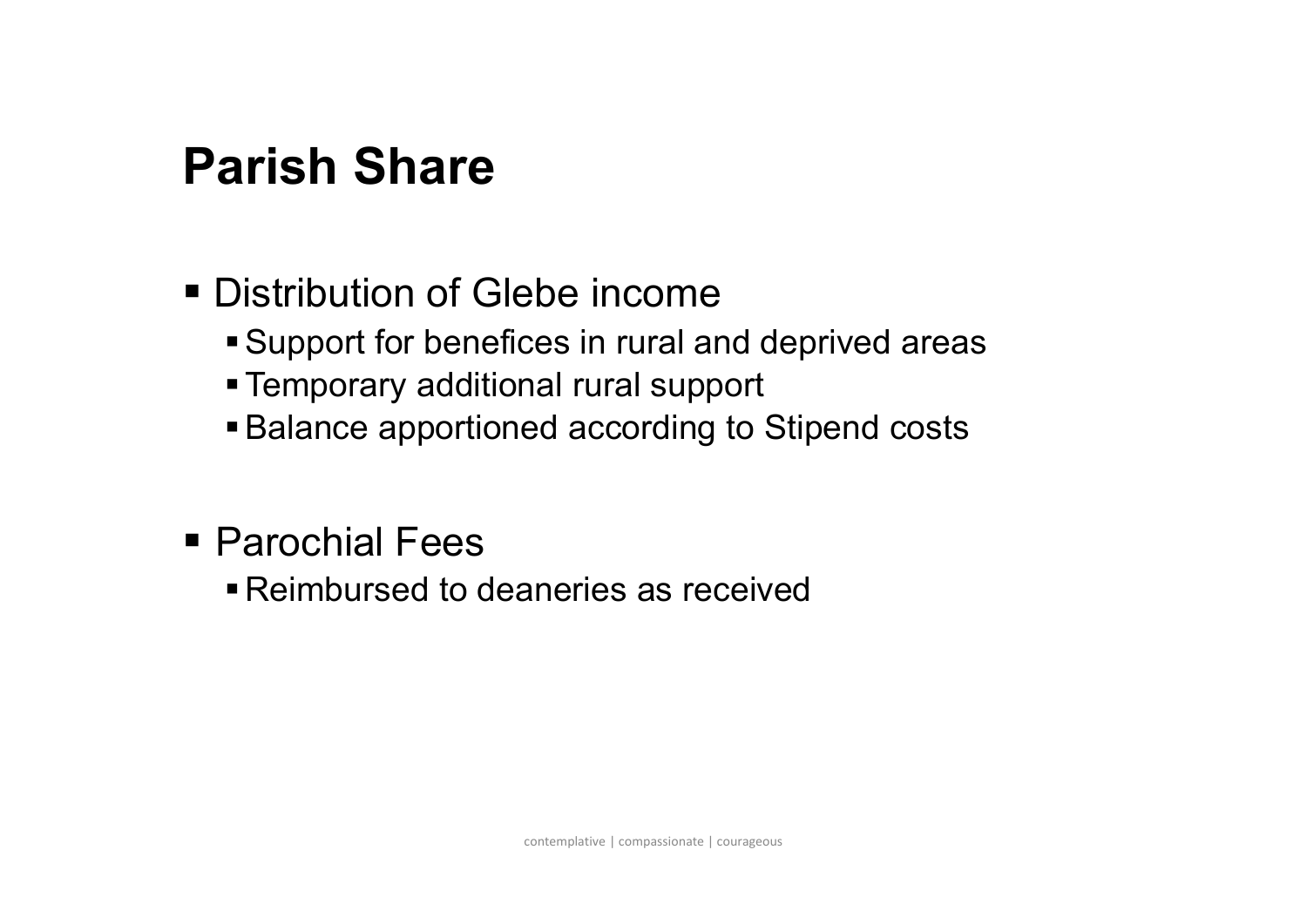### Parish Share

- Capping
	- Transitional allowance to protect against significant variations in allocation year on year
	- Changes in ministry posts for following year outside of capping
- Discount for parishes contributing by Direct Debit
- Rebates for deaneries contributing 50% of allocation by mid year and 100% by year end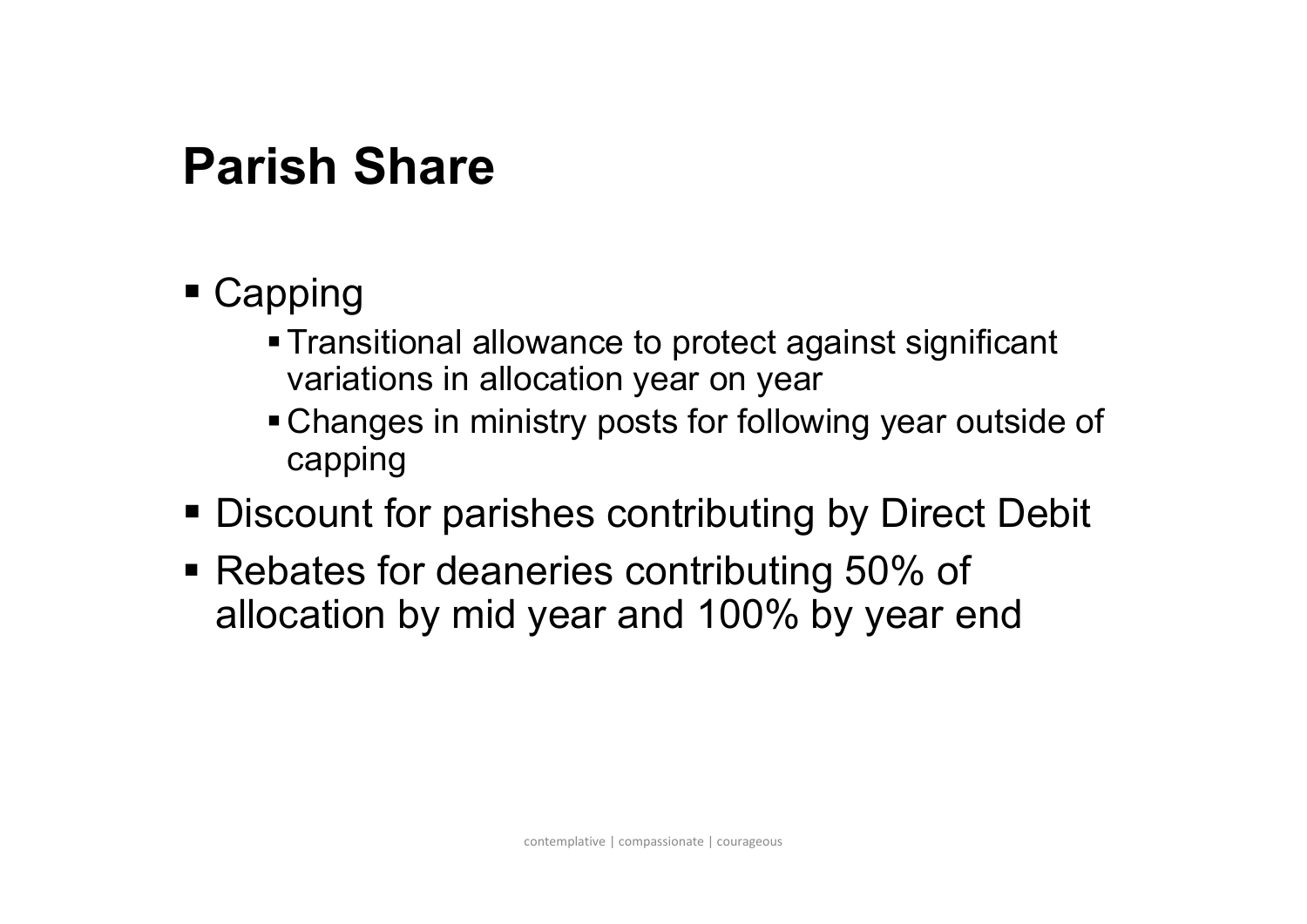# Parish Share - allocation

- Two step allocation
	- **Diocese to Deanery**
	- **Deanery to Parish**
- Draft allocation approved by Diocesan Synod in June
	- **Sent to Deanery officers with supporting information**
- Final allocation approved by Diocesan Synod in November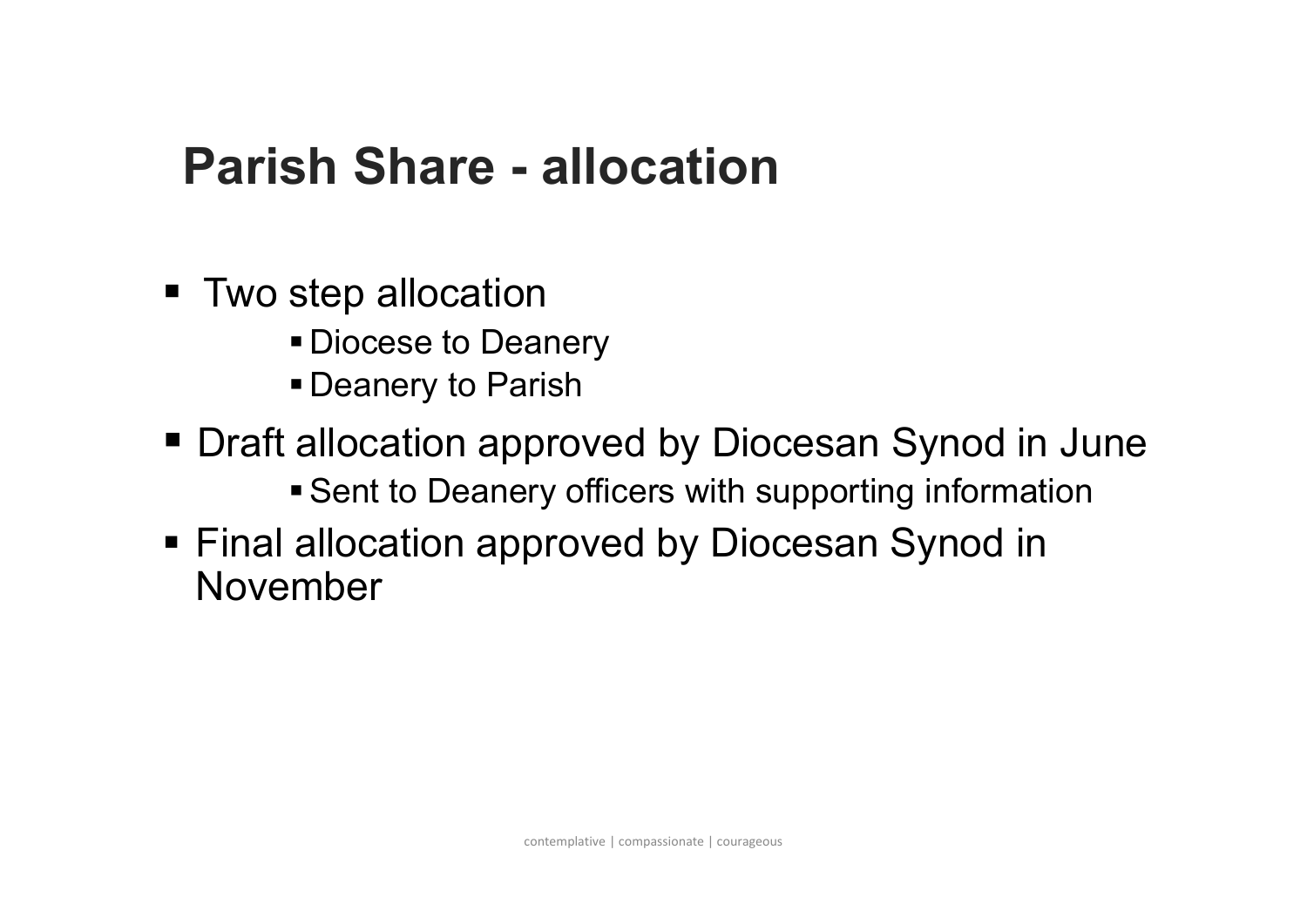#### Breakout Groups

#### Feedback on the current system

- **Breakout Groups<br>1. Which aspects of the system do we need to review?<br>1. Which aspects of the system do we need to review?<br>2. What do we have in the system at the moment which we**
- **Breakout Groups**<br> **Peedback on the current system**<br>
1. Which aspects of the system do we need to review?<br>
2. What do we have in the system at the moment which we<br>
need to hold on to? need to hold on to?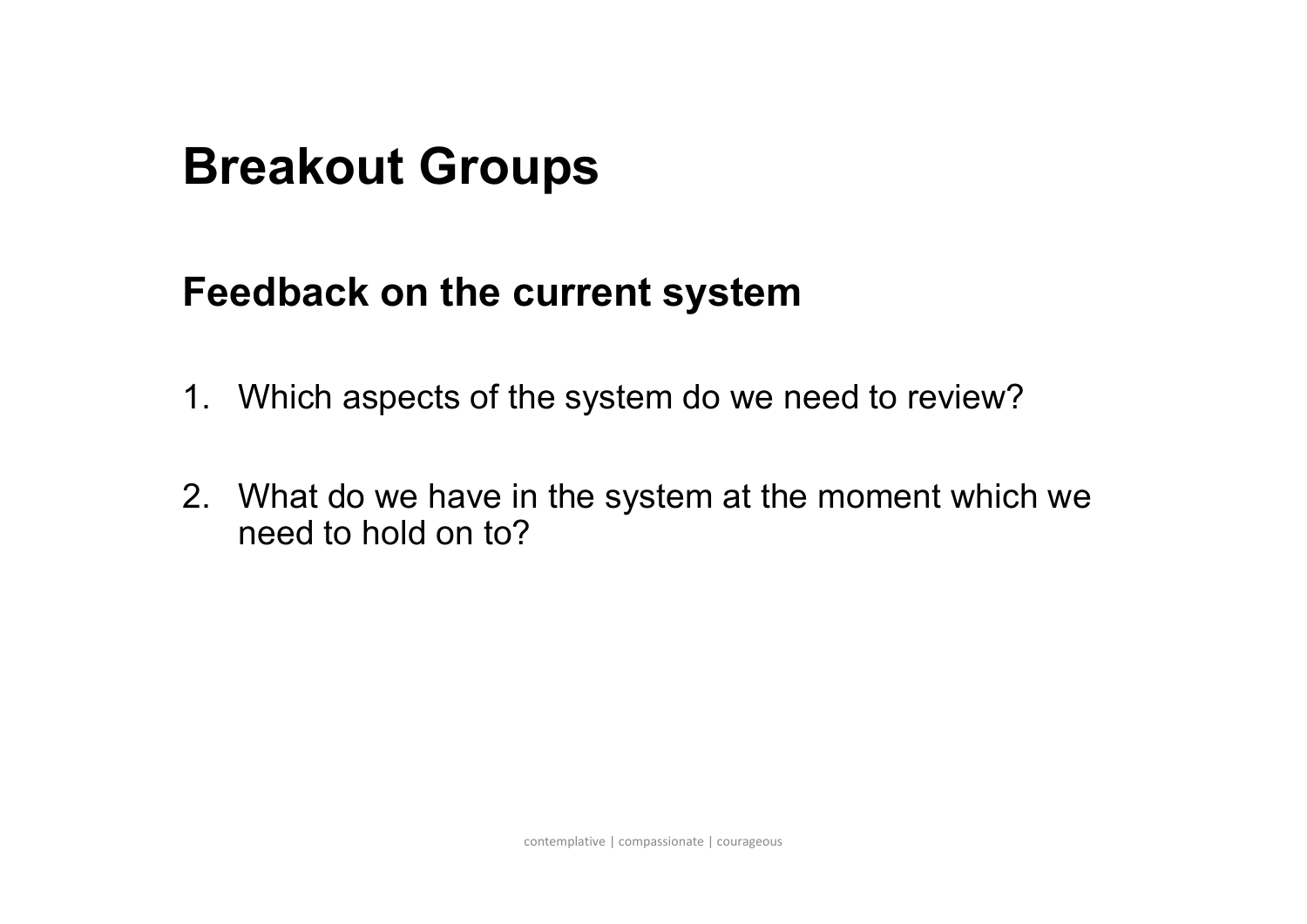### Feedback